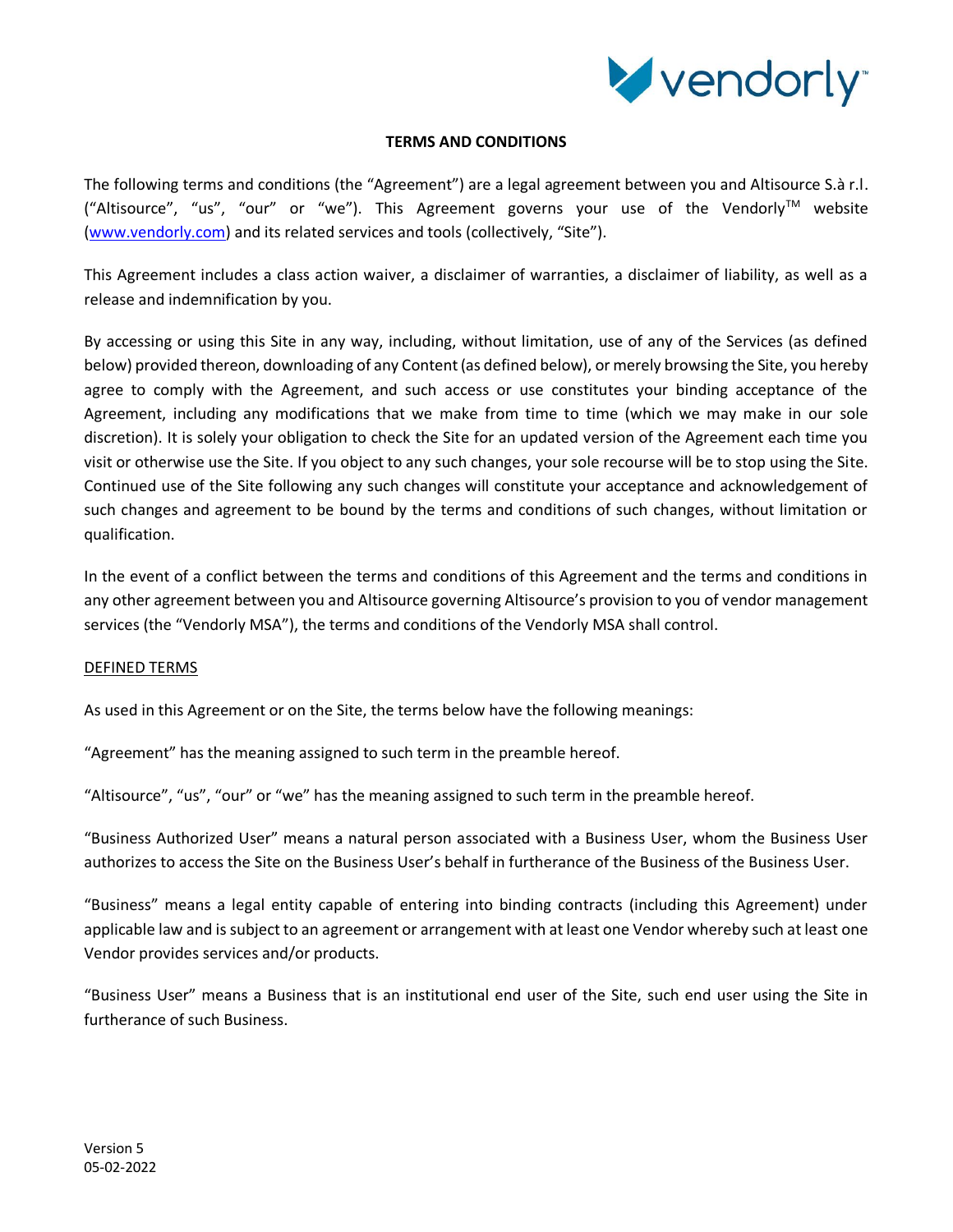

"Content" means any and all information, documents, communications, files, text, graphics, material, content, software and products available through the Site, for the purpose of transacting with Altisource or learning about the Services.

"Customer" means any and all of an Individual User, Business Users and any Business Authorized Users associated therewith.

"Derivative Materials" has the meaning assigned to such term in section  $1(k)$  hereof.

"Individual User" means a natural person seeking to use or access the Site on his or her own behalf and not on behalf of a Business User.

"Marketing Communication" has the meaning assigned to such term in section 1(b) hereof.

"Marks" has the meaning assigned to such term in section 9(i) hereof.

"Materials" means all the documents and/or information uploaded to the Site by each Vendor or Users including, without limitation, certifications, licenses, insurance documents and any and all business documents.

"NPPI" has the meaning assigned to such term in section 3(b) hereof.

"Permitted Use" has the meaning assigned to such term in section 1(a) hereof.

"Services" means all services operated by us, third parties on our behalf, or otherwise made available by us to Users through the Site.

"Site" has the meaning assigned to such term in the preamble hereof.

"Telephone Communications" has the meaning assigned to such term in section 1(b) hereof.

"Third Party Services" means materials, information and services provided by third parties (including other Users or Vendors) available on the Site.

"Users" means Customers and/or Vendors.

"Vendor" means an individual or entity (a) that can form legally binding contracts under applicable law, (b) that provides services and/or products to a Customer pursuant to an agreement or arrangement and (c) on whom Customer intends to perform due diligence through the Site.

# 1. Your Access, Contents and Services

(a) Use of the Site. Users shall use and access the Site solely for the purpose of (i) browsing the Site in evaluation of or furtherance of such Users' use of the Services; and solely if such User is a Customer (ii) obtaining Services or Third Party Services, or (iii) reviewing and/or uploading Materials, as applicable, to allow Customers to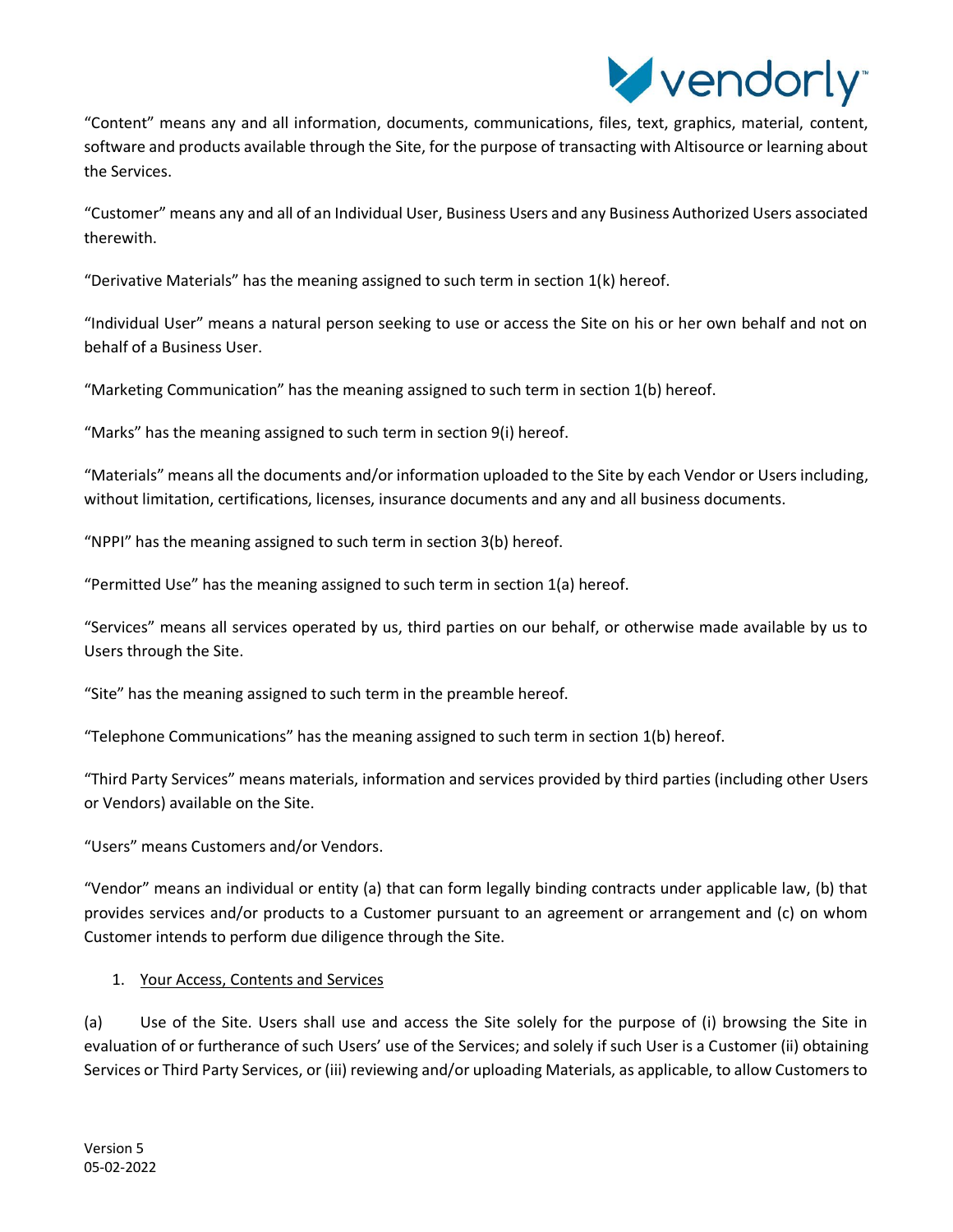

conduct due diligence on its Vendors in the ordinary course of Customers' internal business operations (the "Permitted Use").

(b) Account. To access the Site, User must create an account by completing the registration process. The rights granted to a User to access the Site constitute a limited right to access the Site according to the terms herein and not a transfer of title.

We may revoke or limit User's access to the Site at any time for any reason, in our sole discretion. User, by providing its telephone number(s) to us and becoming a User, is giving us, our agents, representatives, affiliates or third parties, permission to make calls, included marketing and autodialed calls and to send SMS messages (including text messages) to the telephone numbers provided by User for the purposes of receiving information in connection with the Services ("Telephone Communications"). User further acknowledges and agrees that the Telephone Communications may be made using an automatic telephone dialing or email system technology, and/or involve pre-recorded and/or artificial voice messaging, even if it is a cellular phone number or other service for which User could be charged for such call. User's consent to Telephone Communications shall be effective even if the number provided is registered on any state or federal Do-Not-Call (DNC) list. User may select to revoke its consent to Telephone Communications at any time by simply using the opt-out option included in each communication or contacting us at 1-844-693-9309.

(c) Grant of Limited Access. Subject to the terms of this Agreement, we hereby grant User a limited, revocable, non-exclusive, non-transferable and non-sublicensable right to access, view and use the Site solely for the Permitted Use. We may establish general practices and limits concerning the use of the Site, including, without limitation, the maximum number of days that Materials, account history or other uploaded content will be retained by us, the maximum number of times (and the maximum duration for which) User may access the Site in a given period of time and the maximum amount of data User may access from the Site in a given period of time.

(d) Evaluation Trial. Altisource may grant the Customer access to the Services on a trial basis, free of charge (the "Evaluation Trial") during a ninety (90) days period from Altisource's acceptance of Customer request to sign up to such Evaluation Trial through the Site (the "Evaluation Period"). Customer's use of the Services and Site during the Evaluation Period will be subject to the terms of this Agreement. Altisource will have the right to terminate the Evaluation Trial at any time at its own discretion. Customer shall be solely responsible for any passwords used for purposes of the Evaluation Trial, and for any use of the Services under its account. Any comments, suggestions, recommendations and feedback contributed by Customer as a result of the Evaluation Trial ("Feedback") are transferred to and owned by Altisource; or if transfer of ownership is not allowed, licensed by Customer to Altisource on a non-exclusive, sub-licensable, transferrable, worldwide, perpetual, personal, and royalty-free basis to use, reproduce, publicly display, distribute, modify, publicly perform and otherwise incorporate any Feedback in connection with the Site and the Services. Customer acknowledges that, in connection with the Evaluation Trial, Customer may be given access to information provided by, belonging to or otherwise relating to Altisource, including, but not limited to, trade secrets, technology, information pertaining to business operations and strategies, and information pertaining to customers, pricing and marketing ("Altisource Confidential Information"). As a condition to being provided with such Altisource Confidential Information, Customer agrees to: (a) not use the Altisource Confidential Information other than as strictly necessary to exercise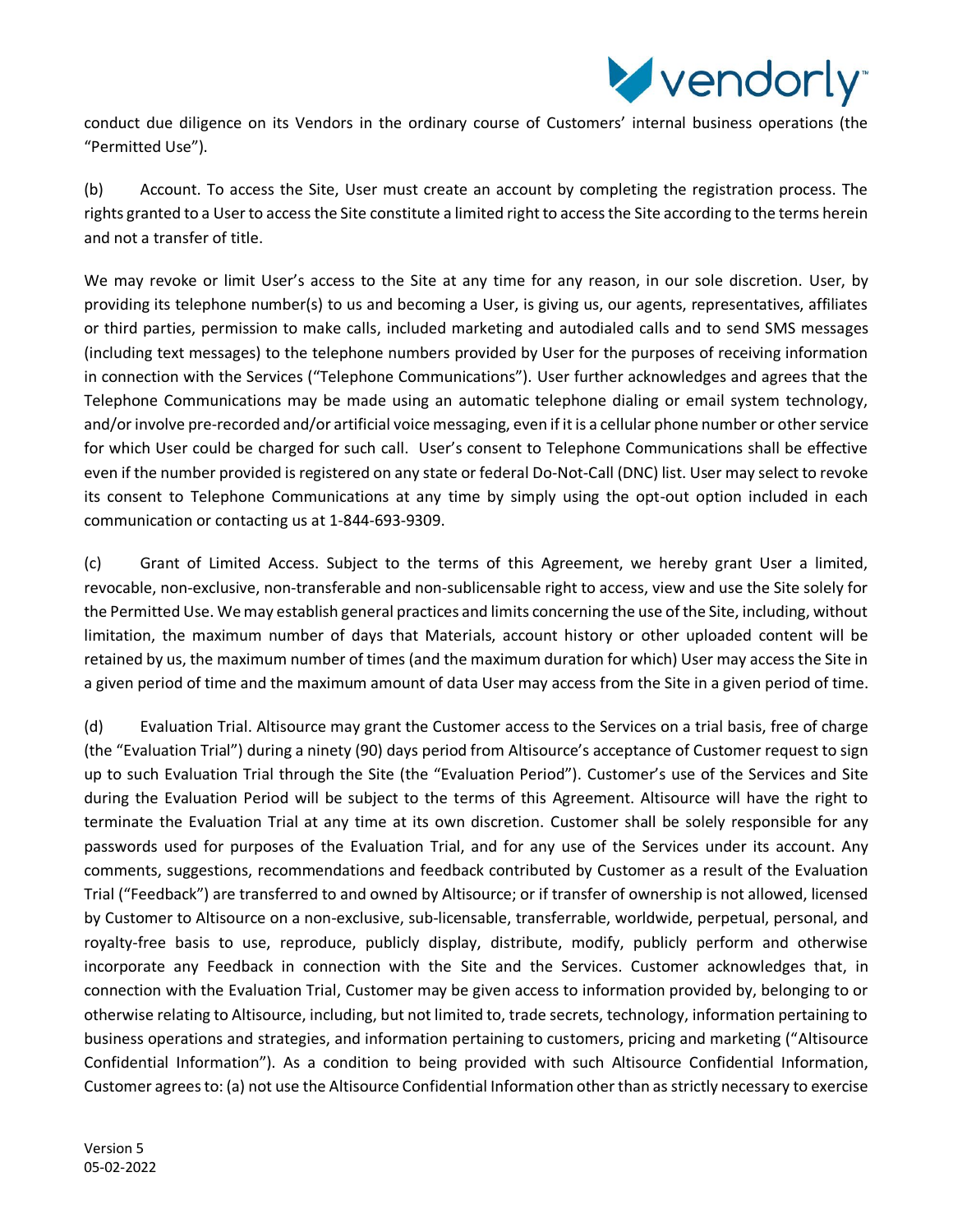

its rights or perform its obligations under the Evaluation Trial and in accordance with this Agreement; (b) not use any of the Altisource Confidential Information, directly or indirectly, in any manner to the detriment of Altisource or to obtain any competitive advantage relative to Altisource; (c) maintain the Altisource Confidential Information in strict confidence and not disclose the Altisource Confidential Information without Altisource's prior written consent, provided, however, that Customer may disclose the Altisource Confidential Information to its officers, directors and employees ("Representatives") who: (i) have a "need to know" for purposes of any performance, or exercise of any rights with respect to such Altisource Confidential Information, under the Evaluation Trial; (ii) have been apprised of this restriction; and (iii) are themselves bound by written nondisclosure agreements or obligations at least as restrictive as those set forth in this Section, provided, further, that Customer shall be responsible for ensuring its Representatives' compliance, and shall be liable for any of its Representatives' noncompliance, with this Section; and (d) notify Altisource in writing immediately of any unauthorized accessing, possession or use of the Altisource Confidential Information of which it may become aware and cooperate fully with Altisource in any investigation or litigation relating to or arising from any of such unauthorized acts. Unless otherwise agreed in writing by Customer and Altisource in a definitive agreement, upon expiration of the Evaluation Period, Customer must immediately discontinue all use of the Services granted under the Evaluation Trial and permanently erase or destroy all files and copies of any information provided by Altisource in connection with the Evaluation Trial, including but not limited to, the Feedback and Altisource Confidential Information.

(e) Proprietary Property. The Site, Services and Contents (including the selection, arrangement and composition of such Contents or any information contained therein) constitute the proprietary property of Altisource, its affiliates, suppliers and/or licensors and are protected by United States and international intellectual property laws, including trademark and copyright laws. User shall have no rights in or to such Content. User shall not remove, alter or obscure any copyright, trademark or proprietary rights notice incorporated in or accompanying the Site. However, some information on the Site may be licensed from third parties or obtained from public sources; we specifically disclaim ownership of or responsibility for such third party data.

(f) Content. Except for Derivative Materials, the use of which is governed by subsections (k) and (l) below, the Content may not be copied, distributed, republished, uploaded, posted or transmitted in any way without the prior written consent of Altisource. Notwithstanding any such prior written consent that Altisource may provide, if User receives such consent, User may not remove or alter, or cause to be removed or altered, any copyright, trademark, trade name, service mark, or any other proprietary notice or legend appearing on any of the Content. Modification or use of the Content except as expressly provided in this Agreement violates Altisource's intellectual property rights and this Agreement.

(g) Third Party Services. In addition to the Contents and Services, this Site may also make available to Customer certain Third Party Services. Such Third Party Services, if any are provided, are provided by unaffiliated third parties and may be governed by separate license agreements that accompany such Third Party Services. We have no responsibility for, or control over, the Third Party Services or content resulting from the use of Third Party Services. Any opinions, advice, statements, services, offers, or other information expressed or made available through the use of such Third Party Services, are those of the respective author(s) or distributor(s) of that information. We neither endorse, nor are responsible for, the accuracy or reliability of any opinion, advice, information, or statement made on the Site by its Users or other third parties. We assume no responsibility or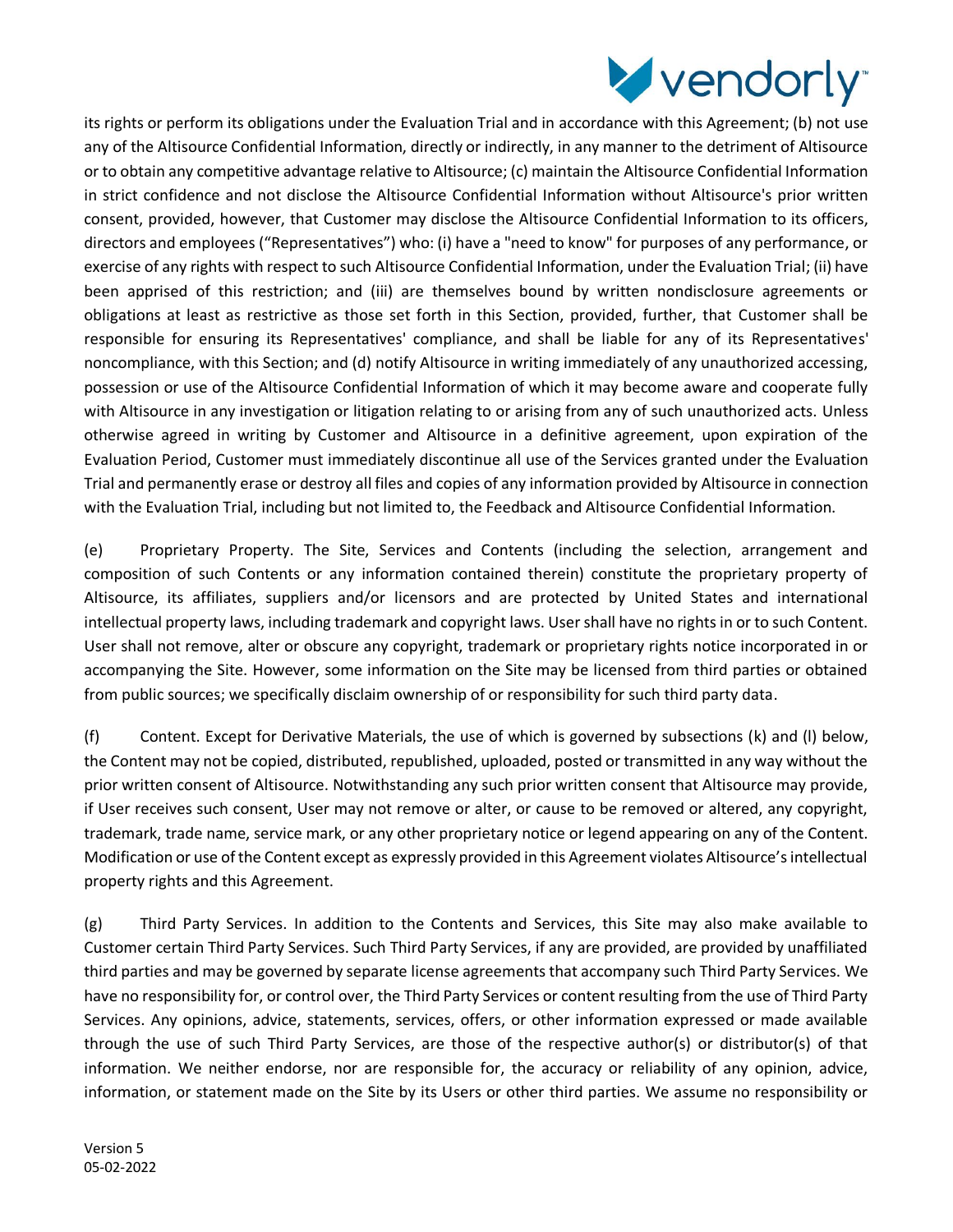

liability of any type with respect to the Third Party Services, including any liability resulting from incompatibility between the Third Party Services and the Contents and Services. Customer will not hold us responsible or liable with respect to the Third Party Services or seek to do so.

(h) Altisource may, without prior notice, immediately terminate, amend, limit, or suspend a User's access to its account or login credentials (and, if such User is a Business Authorized User, the Business User associated with such Business Authorized User). Cause for such action shall include, but shall not be limited to: (i) breaches or violations of this Agreement or other incorporated agreements or terms of service, (ii) requests by law enforcement or other government agencies, (iii) discontinuance or material modification of the Services, (iv) unexpected technical or security issues or problems, (v) extended periods of inactivity, or (vi) illegal or fraudulent conduct. Services may be terminated at Altisource's sole discretion, and in no event shall Altisource be liable to any User or any third party for termination of User's account or login credentials.

(i) If Altisource suspects the credentials User provides are not correct, current, complete, or have been compromised, Altisource has the right to refuse such User's access to its account or require such User to create a new or modify its current account, in Altisource's sole discretion. Altisource may terminate, suspend, or modify User's access as set forth in section 1(h). Altisource shall in no way be liable for any damages or liabilities associated with termination of a User's use and access to its account.

(j) Altisource will treat any personal information submitted through this Site in accordance with its Privacy Policy accessible a[t https://www.altisource.com/Privacy-Policy.](https://www.altisource.com/Privacy-Policy)

(k) User grants Altisource, its affiliates, employees, independent contractors, agents, advisors, and other representatives a worldwide, non-exclusive, royalty-free, perpetual, irrevocable license to access, reproduce, display, modify, create derivative works of, store, perform analysis on, or otherwise use User's Materials or have a third party do any of the foregoing on Altisource's behalf in connection with (i) Altisource's provision of the Services provided by Altisource under this Agreement to User and other parties, and (ii) as necessary or useful to enforce this Agreement and exercise Altisource's rights and perform its obligations hereunder. Altisource acknowledges that, as between User and Altisource, except as otherwise provided herein, such User owns all right, title and interest in and to its Materials. All reports, derivative works, compilations, modifications and other materials created from or with use of User's Materials pursuant to this section (collectively, "Derivative Materials") will be, in each case, the sole and exclusive property of Altisource. To the extent Altisource does not own such Derivative Materials automatically at the time of their creation; User hereby assigns to Altisource all rights therein.

(l) Subject to the restrictions set forth in this Agreement, Customer may copy information from the Derivative Materials solely in the course of viewing, saving, printing, faxing and/or e-mailing such information only as necessary pursuant to Customer's Permitted Use. Derivative Materials may not be distributed, republished, uploaded, posted or transmitted in any way without the prior written consent of Altisource.

(m) The Services do not replace or reduce the need for User to maintain regular data backups or redundant data archives.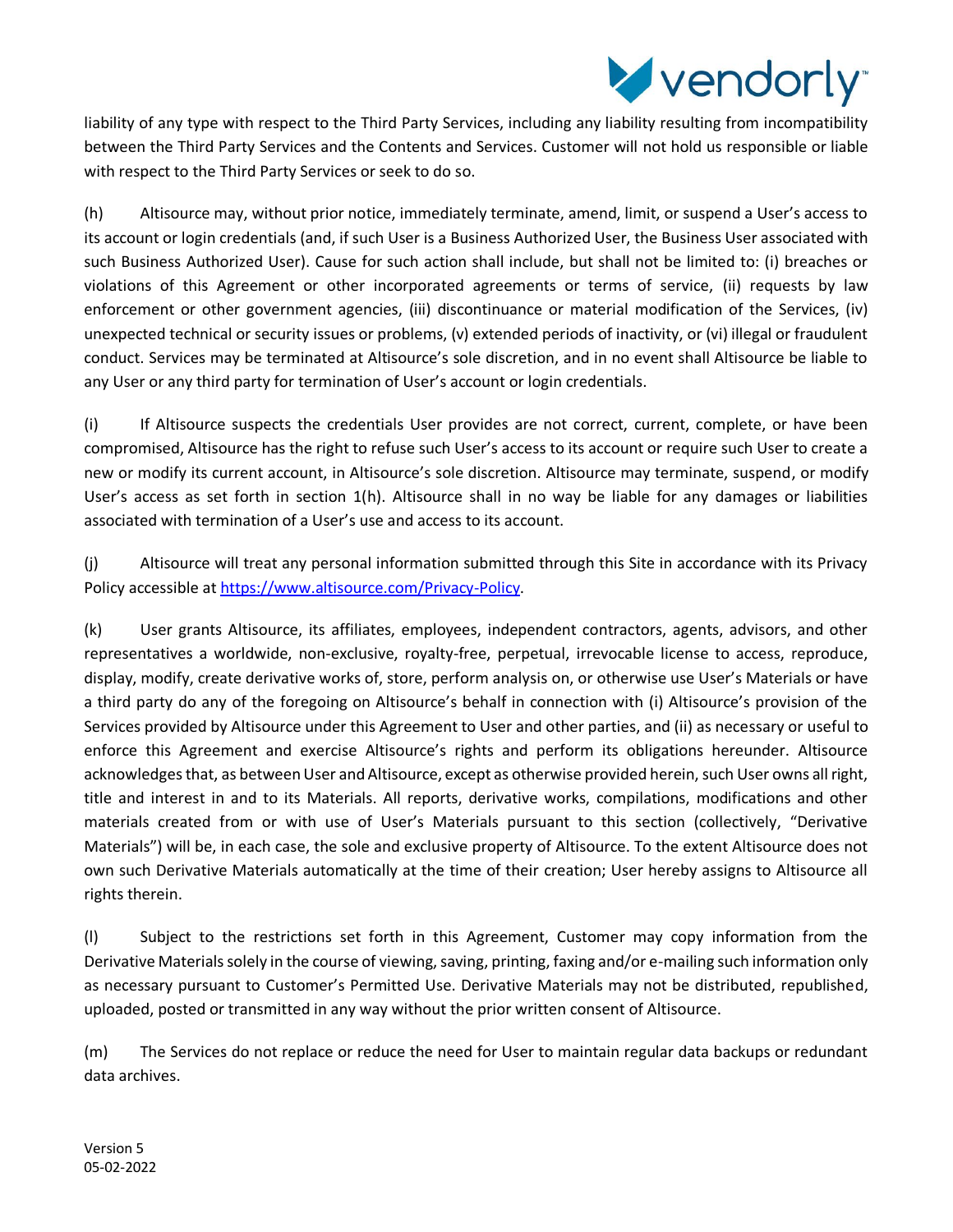

(n) Vendor authorizes us and our designated agents and representatives to conduct due diligence on the Vendor for the ordinary course of Customer's internal business operations. Vendor agrees and understands that the scope of the due diligence may include, but is not limited to, the names and dates of previous/current employment, residential address history and aliases, bankruptcy and lien searches, searches of criminal history records and sexual offender registries, OFAC and sanctions checks and license verification. Vendor agrees that we may share information provided by Vendor and information separately discovered by us with one or more Customers and with any regulatory or governmental authority to the extent that such request is made to us. Vendor agrees to defend and hold us harmless from and against any damages suffered by us arising from any inaccurate, misleading or incorrect information provided through the Site. Vendor agrees that continued use of the Site is contingent upon updating us with any changes in the information provided within fifteen (15) days of such change.

(o) Altisource's Vendor Management Services Specific Terms. With respect to Altisource's provision of the vendor management services pursuant to a Vendorly MSA only, Altisource will, upon Vendor's written request (email is sufficient), treat as confidential all non-public Materials provided to Altisource either directly or as a result of an audit performed by Altisource and/or uploaded to the Site by Altisource's Customer's Vendors for Altisource to fulfill its obligations under the Vendorly MSA ("Confidential Information"). Notwithstanding the foregoing, Confidential Information shall not include information that, at the time of disclosure, is publicly available and known other than as a result of the fault or breach of Altisource; was in the possession of Altisource prior to receipt of such Confidential Information; is acquired by Altisource from a third party who, to the best of the Altisource's knowledge, does not thereby breach an obligation of confidence and who discloses it to Altisource in good faith; or is developed by Altisource without use of the Confidential Information in such development.

# 2. Eligibility and Your Responsibilities

(a) Accuracy of Information. User shall provide true, accurate, current and complete information during the Site registration process and in all interactions on the Site and interactions with us. User will accurately maintain and update its account information as needed. Except as may be otherwise specified in this Agreement, User, at its sole expense, will procure, operate and maintain suitable, properly operational (and fully compatible with the Site) computer hardware, software and devices as required to access and/or perform the Services as set forth in this Agreement. It is User's sole cost and responsibility to provide any and all instrumentalities of communication including, but not limited to, telephone lines, internet connections, as well as any and all required computer software and hardware devices to enable User to protect the integrity of its Materials, as shall, from time to time, be necessary, required or desirable as specified by Altisource to provide the Services.

(b) Restricted Activities; Submission of Harmful Material. User's account and login credentials may not be transferred or sold to another party. User shall not post, submit or link to any Material that (i) is illegal, deceptive, false, inaccurate, misleading, fraudulent, threatening, harassing, libelous, defamatory, obscene, pornographic or otherwise objectionable as determined by us or under applicable law; (ii) directly or indirectly directs Users to another online or offline location that provides products or services similar to the Site; (iii) involves unsolicited or unauthorized advertising, promotional materials, junk mail, spam, chain letters, pyramid schemes, or any other form of solicitation; (iv) facilitates gambling, gaming, raffles, lotteries, sweepstakes, and/or any other activity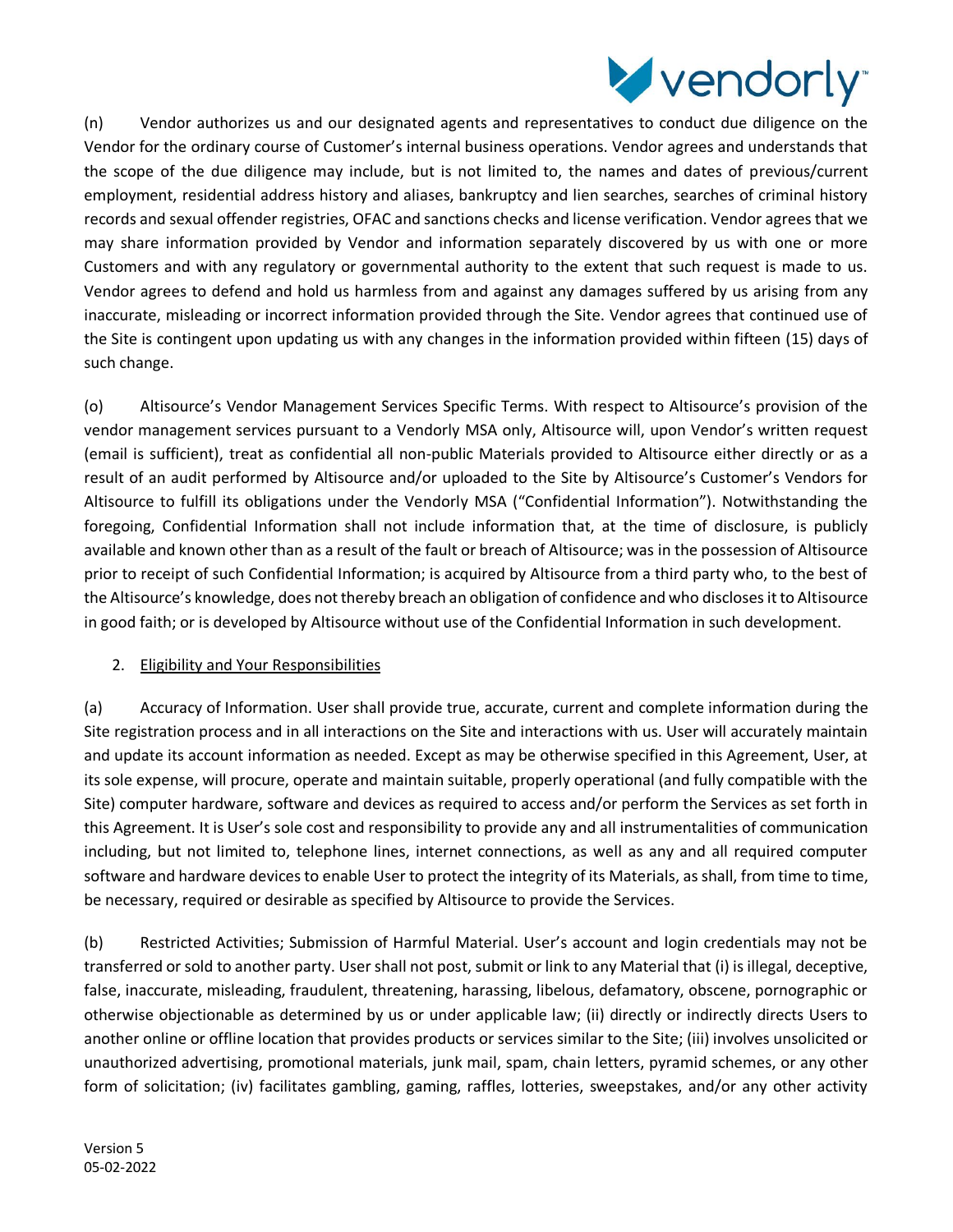

featuring the award of a prize; (v) infringes the intellectual property rights, privacy rights or other legal rights of any individual or entity; (vi) includes any code, files, scripts, agents, programs or other computer programming routines intended to do harm or that may damage, detrimentally interfere with, surreptitiously intercept or expropriate any system, data or personal information, including, for example, viruses, worms, time bombs and Trojan horses; (vii) create liability for us or cause us to lose (in whole or in part) the services of our Internet service providers (ISPs) or other suppliers; and (vii) interferes with, disrupts or otherwise adversely impacts the use of the Site by any other User.

(c) User remains solely responsible for the content of the Materials that User uploads into the Site. Neither Altisource nor any third party that provides content to Altisource will assume or have any liability for any action or inaction by Altisource or such third party with respect to any Material that User uploaded into the Site. User represents and warrants that it has all necessary authority and rights to upload into the Site any Materials and to grant Altisource and its affiliates all rights and licenses to such Materials granted herein (including without limitation in section 1(k)). User shall be solely responsible for (i) safeguarding the Materials, (ii) the accuracy, quality, integrity, legality and reliability of any Material uploaded by User into the Site, (iii) ensuring that any Materials uploaded on or provided by User through the Site complies with any advertising, consumer protection, intellectual property, or any other applicable laws, rules, regulations and guidelines, and (iv) User's information technology infrastructure and management, including computers, software, databases, electronic systems (including database management systems) and networks, whether operated directly by User or through the use of third-party services.

(d) No Scamming. User may not use the Site in a way that could cause us to unknowingly participate in, or contribute to, the violation of any applicable law, statute, ordinance or regulation. We aim to keep the Site safe, and may report any and all suspected use of the Site for scamming, fraudulent, or extortive purposes to the appropriate law enforcement agency or regulators.

(e) Reverse Engineering. User may not reverse engineer, decompile or disassemble the Site (except to the extent specifically permitted by applicable law) or attempt to do so, nor may User use information or Content on the Site to develop or design any product (including without limitation any website similar to or competitive with the Site). User may not use automated web queries (including, without limitation, screen and database scraping, spiders, robots, crawlers and any other automated activity in connection with the Site). General purpose Internet search engines and non-commercial public archives that use tools to gather information for the sole purpose of displaying hyperlinks to the Services are granted a limited exception from the foregoing exclusion, provided that they do so from a stable IP address or range of IP addresses using an easily-identifiable agent. User may not use, or attempt to use, the Site through any means not explicitly and intentionally made available, provided or intended with respect to the Site. User may not harvest information about other Users of the Site for any purpose. User may not use the Services in any manner that could damage, disable, overburden, or impair the Site or that harms us, our service providers, suppliers or any other person.

(f) Access and Interference. User shall not (and may not authorize any party to) (i) co-brand the Site, (ii) use the Site in a way that could cause Altisource to unknowingly participate in, or contribute to, the violation of any applicable law, statute, ordinance or regulation, (iii) use the Site or Services for any competitive purpose, (iv) frame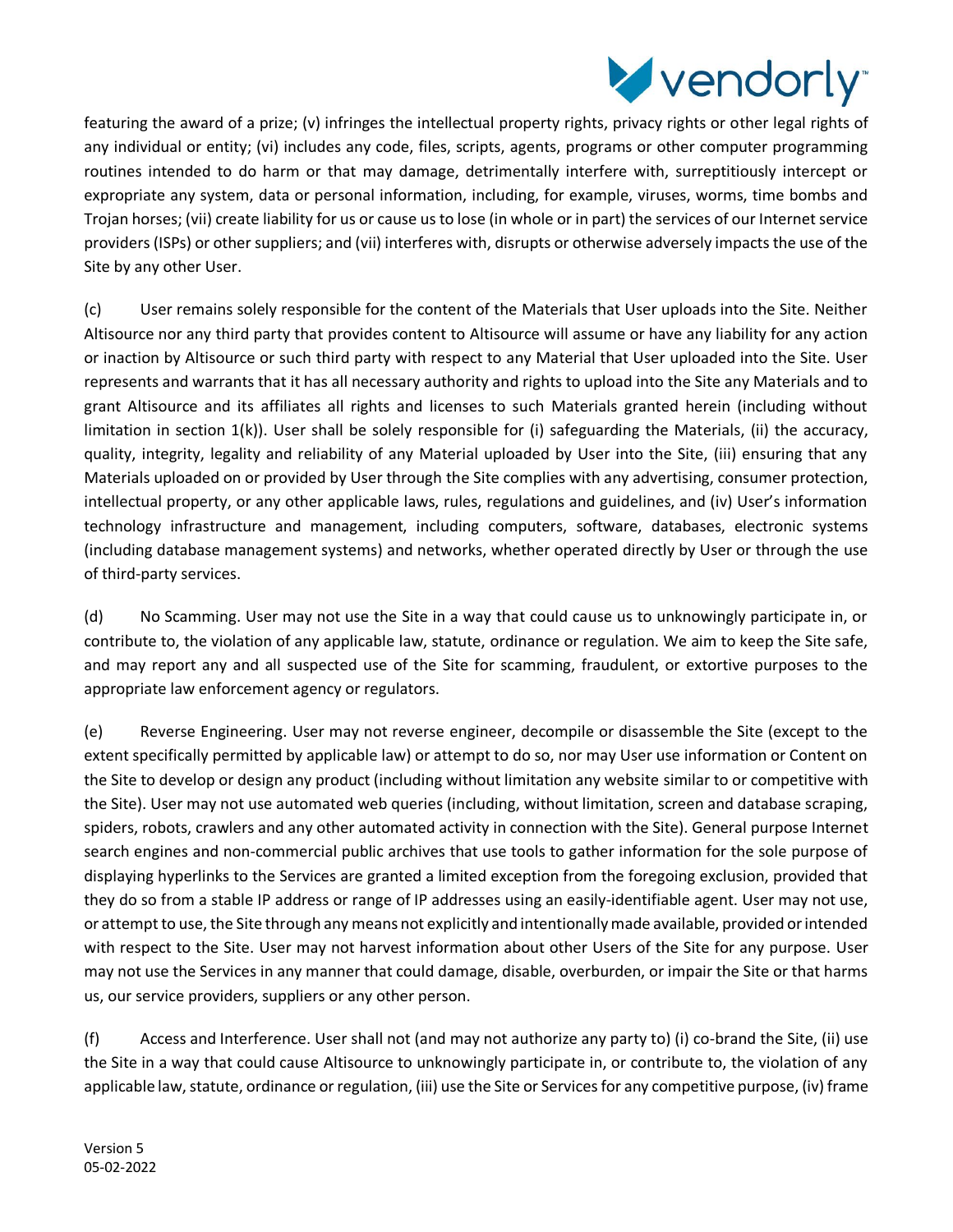

the Site or any Content therein, nor shall User otherwise cause such Site or Content to appear in a form that is outside of the context of the Site, or (v) use any electronic device, software or process to monitor or copy the Site or any other of our web pages or the Content contained herein without our prior expressed written permission. User shall not use any electronic device, software or process to interfere with or attempt to interfere with the proper functioning of the Site or any activities conducted on the Site. User shall not take any action that imposes an unreasonable or disproportionately large load on our infrastructure. User shall not copy, reproduce, alter, modify, create derivative works, or publicly display any Content for public, commercial or any other purposes, including the text, images, audio, and video without our prior expressed written permission. User shall not cause any advertising (including, without limitation, pop-ups or pop-unders) or other functionality that interferes with the user experience of the Site. For purposes of this Agreement, "co-branding" means to display a name, logo, trademark, or other means of attribution or identification of Altisource or its affiliates in such a manner as is reasonably likely to give another User the impression that User has the right to display, publish, or distribute the Service or Content accessible in the Site. User will cooperate in causing any unauthorized co-branding or framing immediately to cease. User will immediately cease any occurrence of hyperlinking to the Site should Altisource make such a request, which User recognizes it is entitled to do at any time and for any reason.

# 3. Restrictions on Your Use of the Site and Limitations

(a) User's right to use the Site is conditional on User's warranty that User will only use the Site for the Permitted Use and for no other purpose that is unlawful or prohibited by this Agreement. User shall not use the Site in any manner which could disable, overburden, damage or impair the Site or interfere with any other party's use and enjoyment of the Site. User shall not obtain or attempt to obtain any Content or Materials through any means not intentionally made available or provided to User through the Site.

(b) Any and all Materials uploaded by User to the Site are User's sole responsibility. User or holds Altisource and its affiliates harmless from any and all actions that may arise or be related to such Materials. User shall not enter or upload Materials that are illegal, deceptive, false, inaccurate, misleading, fraudulent, threatening, harassing, libelous, defamatory, obscene, pornographic or otherwise objectionable as determined by Altisource in its sole discretion or under applicable law. Except in the event of Altisource's willful misconduct, User accepts full responsibility for all non-public personal information ("NPPI") that User deliberately or inadvertently enters or uploads to the Site and shall indemnify Altisource and its affiliates for any losses, expenses, damages, fees, liabilities and costs, including reasonable attorneys' fees, resulting from or related to such NPPI per the indemnification obligations contained herein.

(c) User shall not (and shall not permit any third party to) (i) create or authorize new versions, modifications or enhancements to the Services or any portion thereof; and (ii) sublicense, in whole or in part, or grant a security interest in, encumber, or otherwise transfer rights to the Services or any portion thereof.

(d) Altisource reserves the right to monitor User's use of the Site to determine compliance with this Agreement, as well as the right to remove or refuse any Material for any reason. Altisource also reserves the right at all times to disclose any information as necessary to satisfy any applicable law, regulation, legal process or governmental request, or to edit, refuse to post or to remove any Material, in whole or in part, in its sole discretion. Materials uploaded to the Site may be subject to limits on use, reproduction and/or dissemination and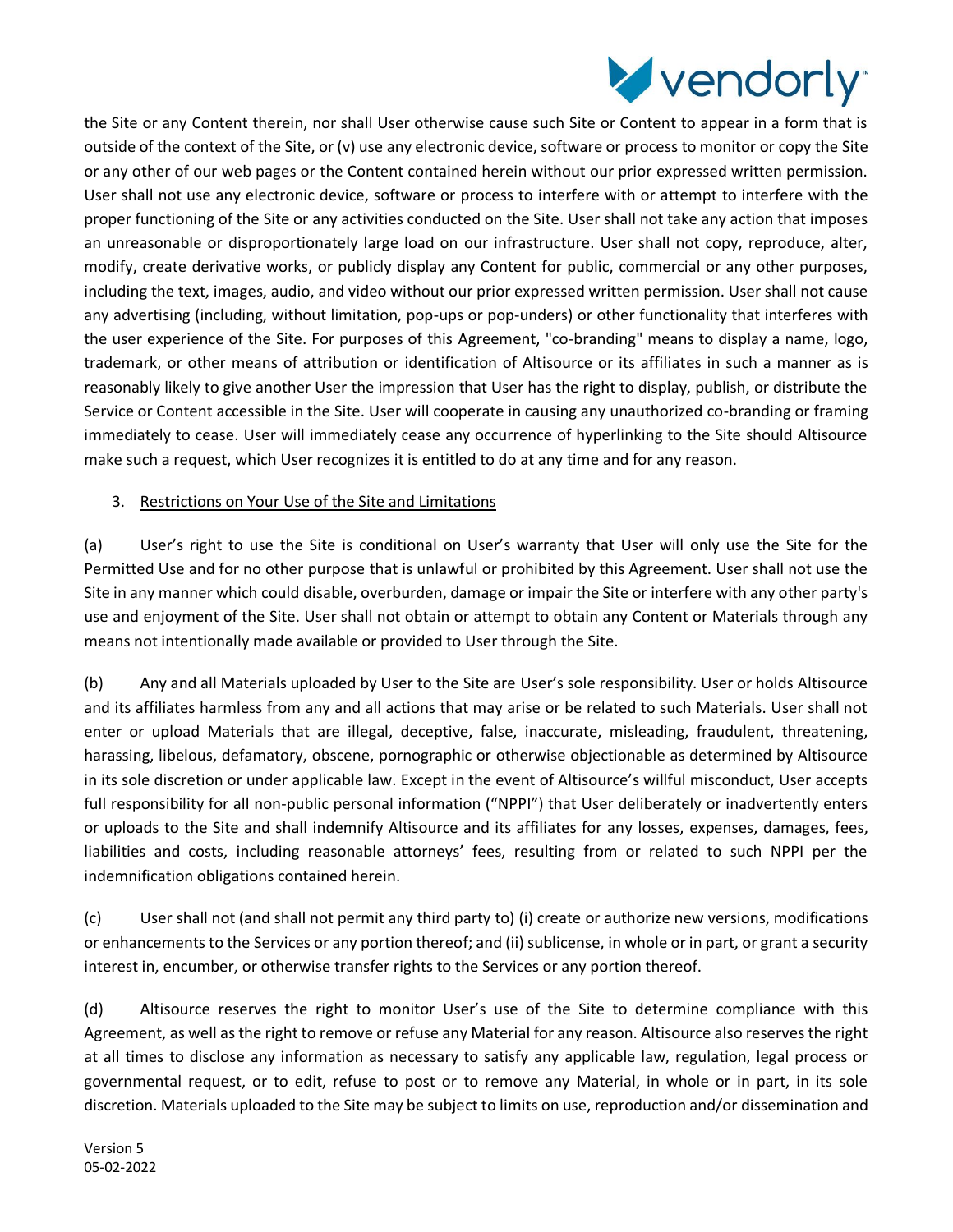

User is responsible for abiding by such limitations with respect to the Materials uploaded, including any downloaded Contents.

- (e) User hereby warrants that it will never, directly or indirectly:
	- (i) de-compile, translate, reverse engineer, disassemble, decode, adapt or create derivative works from the Site, any other Altisource product and/or any other Content or information owned by Altisource or its affiliates;
	- (ii) re-market, resell or redistribute the Service to any third person or entity;
	- (iii) bypass or breach any security device or protection used for or contained in the Site or any other Altisource product;
	- (iv) use the Site for purposes of monitoring its availability, performance or functionality, or for any other benchmarking or competitive purpose that is to Altisource's detriment or commercial disadvantage;
	- (v) use and/or register any designation, trademark or trade name that incorporates the terms "Vendorly", or any designation, trademark or trade name that is confusingly similar to Vendorly or any other Altisource trademark; or
	- (vi) except as otherwise provided in this Agreement, commercially market all or part of Altisource's products or services (including but not limited to the Services) or any product similar to Altisource's products, and/or that competes with Altisource in any way.

(f) Identity Verification and Use. We use many techniques to identify our Users when they register. However, because User authentication on the Internet is difficult, the Site cannot and does not confirm each User's purported identity. We encourage Users to report to us any instances of fraud or other circumstances that call into question the purported identity of any User of the Site. Each User is solely responsible for any information it provides to us. Users shall maintain the secrecy of its account and each User shall not share its username, password or any other login credentials with others. Each User will immediately notify us of any unauthorized use of its username or password, or any other breach of security related to the Site. Each Business User and each of its associated Business Authorized Users are jointly and severally liable for all activities that occur under any such Business User or Business Authorized User's username and password. Business Users shall employ all physical, administrative and technical controls, screening and security procedures and other safeguards necessary to: (a) securely administer the distribution and use of all access credentials and protect against any unauthorized access to such account; and (b) control the Materials uploaded into the Site. Each Business User and its Business Authorized Users will be held jointly, severally and fully liable for any breach of this Agreement by such Business User and its Business Authorized Users, and will fully indemnify and hold Altisource and (as applicable) its affiliates, officers, directors, agents, and employees, harmless from any claim, including a claim for attorneys' fees, or damages arising out of such breach of this Agreement.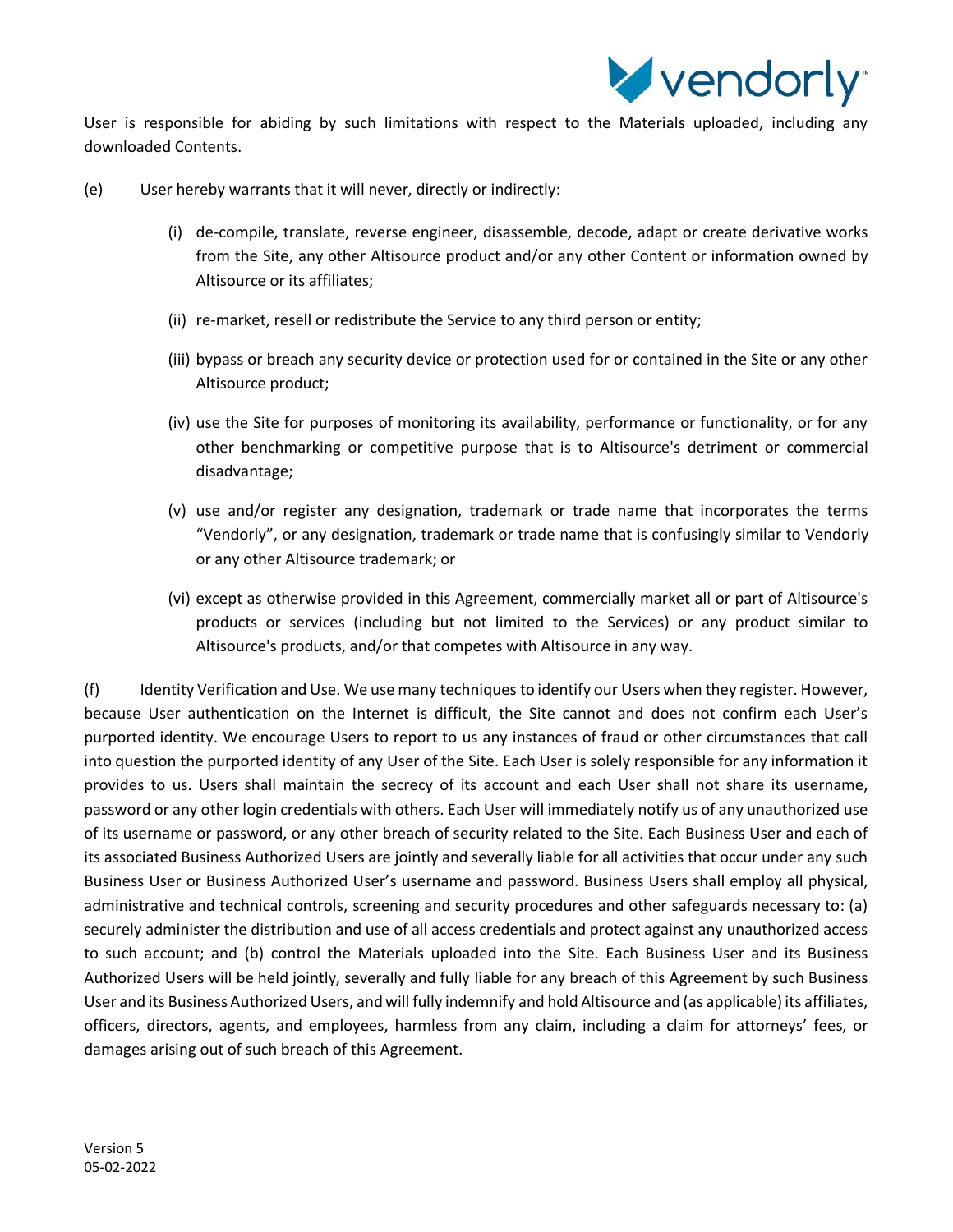

(g) Release. In the event of any dispute by User with one or more of the Site's Users, User releases us (and our affiliates, officers, directors, agents, independent contractors, advisors and employees) from any claims, demands and damages of every kind and nature, known and unknown, suspected and unsuspected, disclosed and undisclosed, arising out of or in any way connected with such dispute(s).

(h) Information Control. We do not control any Materials on the Site that may be provided by Users. User may find other Users' information to be offensive, harmful, inaccurate or deceptive. Please use caution, common sense and safe business practices when using the Site. Please note that there may also be risks of dealing with underage persons, foreign nationals and people acting under false pretenses.

(i) Server or Other Technological Issues. The Site may, from time to time, not operate optimally, at normal speed, with full functionality, or at all. In our sole discretion and at any time, we may choose to shut down the Site for any amount of time, thereby ceasing the ability for some or any Users to use the Site. The decision to shut down and re-enable the Site, in whole or in part rests solely with us. The Site, all Contents and any other materials thereon are provided "AS-IS" and, while we strive to provide a seamless and satisfying experience for all of our Users, we assume no responsibility for any unavailability of the Site (regardless of duration) or the timeliness, transport, outage, deletion, delivery failures or failure to store/retrieve any user commands, data, communications or personalization settings in connection with the Site.

4. Disclaimer of Warranties. WE DO NOT MAKE ANY EXPRESS OR IMPLIED WARRANTIES, ENDORSEMENTS OR REPRESENTATIONS WHATSOEVER AS TO THE ACCURACY OF THE INFORMATION OR CONTENTS, MATERIALS CONTAINED ON THE SITE OR THE OPERATION, AND ACCURACY OR APPROPRIATENESS OF THE SITE FOR ANY BUSINESS PURPOSES. THE SITE AND ALL CONTENTS ARE PROVIDED 'AS-IS'.

5. License. To enable the Site to use the information with which User supplies us, and so that we are not violating any rights User might have in that information, User hereby grants us a non-exclusive, worldwide, perpetual, irrevocable, royalty-free, sub-licensable (through multiple tiers) right and license to exercise any copyright, publicity and database rights User has in its information (including without limitation User's information submitted upon registration with the Site and any Materials that corresponds to such User submitted to the Site), in any media now known or not currently known, with respect to User's information. For the avoidance of doubt, the license granted herein includes (a) a right to use such information for the benefit of any other User; and, (b) a right to use such information to engage and enter into a business relationship with Vendors for the purpose of assisting such Vendors in marketing and selling Vendors' products and services to Customers.

6. Indemnity. Users shall jointly and severally indemnify and hold us and (as applicable) our affiliates, officers, managers, directors, licensors, suppliers, agents and employees, harmless from any claim or demand, including a claim for attorneys' fees, made by any third party due to, or arising out of, the User's use of the Site, such User's breach of this Agreement or the documents it incorporates by reference, the Materials, or the User's violation of any law or the rights of a third party.

7. Limitation of Liability. EXCEPT WHERE RESTRICTED OR PROHIBITED BY LAW, ALTISOURCE WILL NOT BE LIABLE TO USER OR ANY OTHER THIRD PARTY FOR ANY INDIRECT, SPECIAL, EXEMPLARY, PUNITIVE, OR CONSEQUENTIAL DAMAGES, LOSS OF BUSINESS OR PROFITS OR LOSS OF DATA THAT RESULTS OR ARISE FROM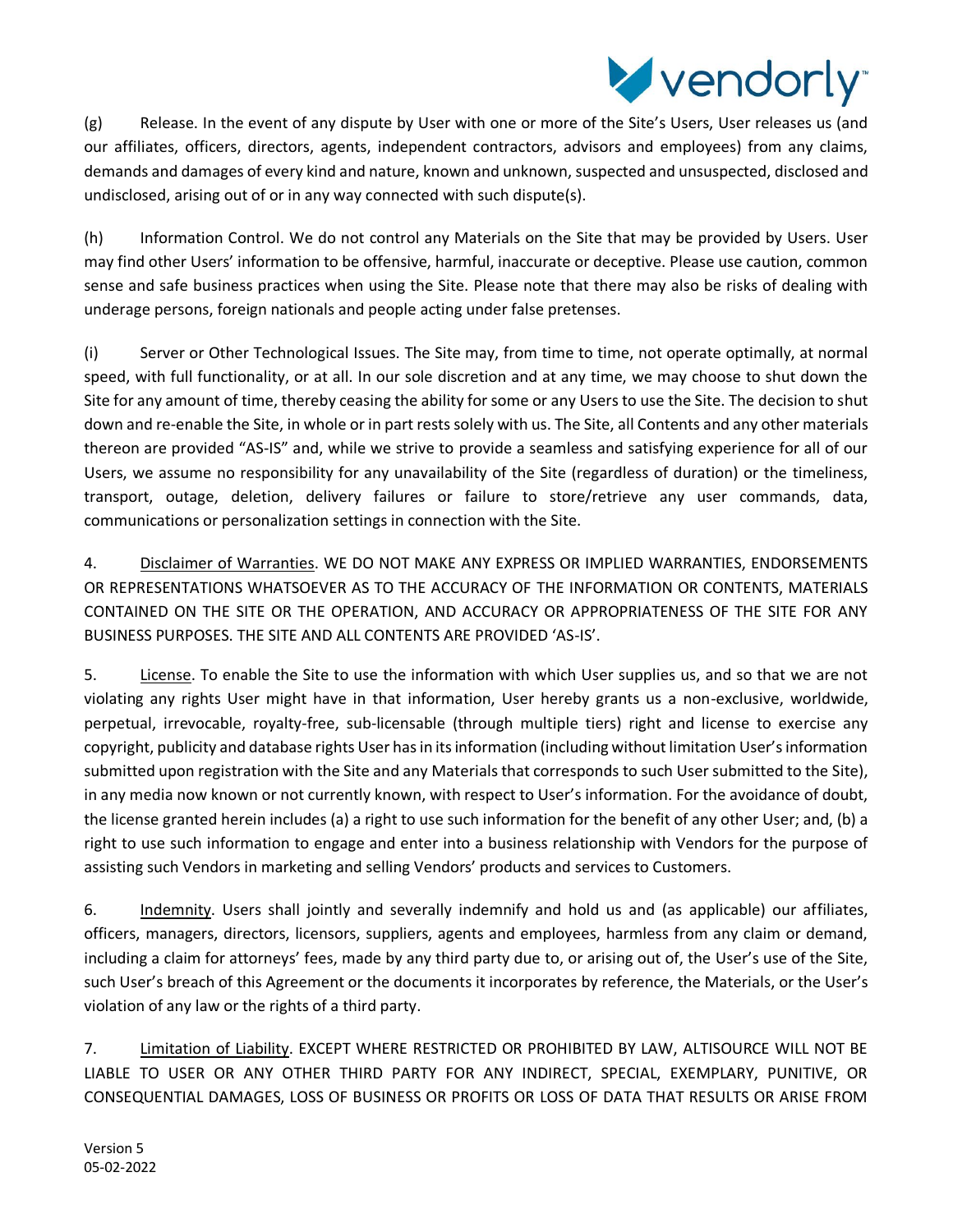

THIS AGREEMENT, OR THE USE OF, OR THE INABILITY TO USE THE SITE, EVEN IF ALTISOURCE HAS BEEN ADVISED OF THE POSSIBILITY OF SUCH DAMAGES. TO THE EXTENT THAT LIABILITY MAY BE ASSESSED AGAINST ALTISOURCE, IN NO EVENT WILL ALTISOURCE'S TOTAL AGGREGATE LIABILITY FOR ANY CLAIMS, LOSSES OR DAMAGES ARISING THROUGH ANY USER'S USE OF OR ACCESS TO THE SITE, WHETHER IN CONTRACT OR IN TORT, EXCEED THE AMOUNT USER HAS PAID TO ALTISOURCE FOR USE OF THE SERVICES IN THE PRECEDING THREE MONTH PERIOD OR, IF USER HAS NOT HAD ANY PAYMENT OBLIGATIONS TO US, TEN DOLLARS.

8. Legal Compliance. Each User shall comply with all applicable local, state, federal and international laws, statutes, ordinances and regulations regarding such User's use of the Site.

9. General.

(a) Severability. If any provision of this Agreement is held to be invalid or unenforceable, such provision shall be struck and the remaining provisions shall be enforced.

(b) Assignment. We may assign this Agreement and all referenced or incorporated agreements at any time for any reason. User may not assign any of its rights hereunder without our prior written approval.

(c) Headings. Headings are for reference purposes only and in no way define, limit, construe or describe the scope or extent of such section.

(d) Breach. Our failure to act with respect to a breach by User or others does not waive our right to act with respect to subsequent or similar breaches.

(e) Entirety. This Agreement sets forth the entire understanding and agreement between us with respect to the subject matter hereof.

(f) Refusal of Service. We reserve the right to refuse Service to anyone for any reason not prohibited by law.

(g) Governing Law. This Agreement shall be governed by and construed in accordance with Delaware law. THE PARTIES HERETO HEREBY KNOWINGLY AND VOLUNTARILY WAIVE ANY RIGHT WHICH EITHER OR BOTH OF THEM MAY HAVE TO RECEIVE A TRIAL BY JURY WITH RESPECT TO ANY CLAIMS, CONTROVERSIES OR DISPUTES WHICH MAY ARISE OUT OF THIS AGREEMENT OR THE SUBJECT MATTER HEREOF.

(h) Acceptance. By registering on the Site User unconditionally accepts the above Agreement. User shall abide by all such terms and conditions fully and without recourse.

(i) Intellectual Property Notice. Altisource, Vendorly TM, the Vendorly TM logo and all other marks identified herein, and on referenced and incorporated agreements, are trademarks or service marks of Altisource or its affiliates (the "Marks"). These Marks may be registered with the United States Patent and Trademark Office and Intellectual Property Offices of other countries. User is not permitted to use the Marks without the prior written consent of Altisource. In addition, User is not permitted to use any current or future Altisource product names or trade names in connection with any product or service that does not belong to, is not owned by, or endorsed by